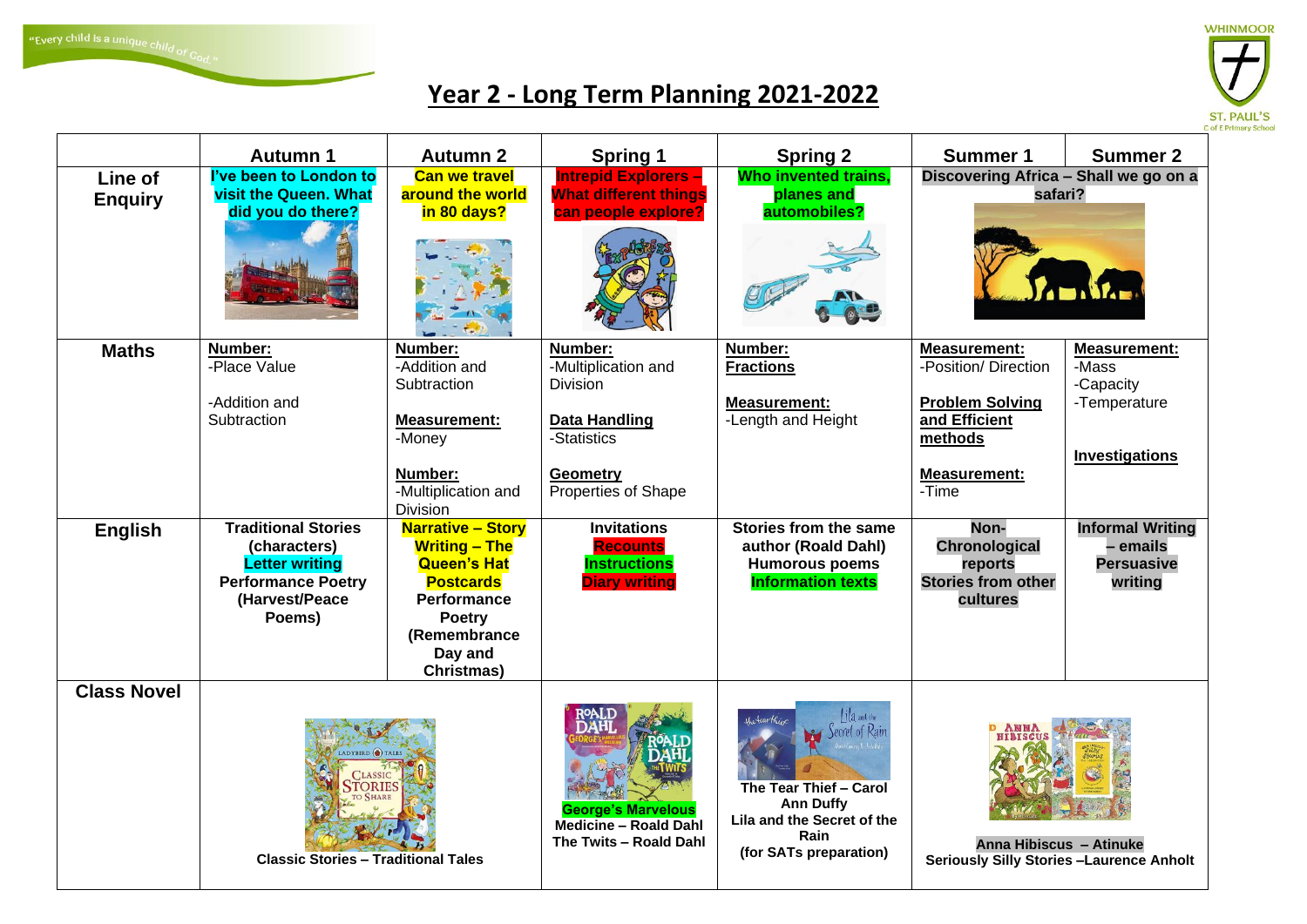| <b>Phonics</b>                        | Assessment<br>Phase 5d                                                                                                                                                                                                                 | Phase $6-$<br>Unfamiliar<br>words/spelling<br>patterns                                                                           | Vowel suffixes                                                                                                                                                                                                      | More suffixes                                                                                                                                                                    | <b>Letter Strings</b>                                                                                                                                                                                                                                                      | Apostrophes                                                                                            |
|---------------------------------------|----------------------------------------------------------------------------------------------------------------------------------------------------------------------------------------------------------------------------------------|----------------------------------------------------------------------------------------------------------------------------------|---------------------------------------------------------------------------------------------------------------------------------------------------------------------------------------------------------------------|----------------------------------------------------------------------------------------------------------------------------------------------------------------------------------|----------------------------------------------------------------------------------------------------------------------------------------------------------------------------------------------------------------------------------------------------------------------------|--------------------------------------------------------------------------------------------------------|
| <b>Science</b>                        | Which material would<br>you choose?<br>(Materials)                                                                                                                                                                                     | What shape am I?<br>(Materials)                                                                                                  | What is in your<br>habitat?<br><b>Apprentice Gardener</b>                                                                                                                                                           | <b>The Apprentice</b><br><b>Gardener</b><br><b>Our Changing World</b>                                                                                                            | <b>Taking care of</b><br>my body!                                                                                                                                                                                                                                          | <b>Growing Up!</b>                                                                                     |
| <b>RE</b>                             | <b>Community - How</b><br>should we care for the<br>world and others?                                                                                                                                                                  | <b>Incarnation</b><br>Why does Christmas<br>matter to Christians?                                                                | God<br>What do Christians<br>believe God is like?                                                                                                                                                                   | <b>Salvation</b><br>Why does Easter matter to<br>Christians?                                                                                                                     | <b>Judaism</b><br>Who is Jewish? And<br>how do they live?                                                                                                                                                                                                                  | <b>Places of</b><br>Worship<br>What makes some<br>places sacred to<br>believers?                       |
| <b>PSHE</b>                           | <b>Mental Health and</b><br><b>Wellbeing</b><br><b>Friendships</b>                                                                                                                                                                     | <b>Different Families</b><br><b>Same Love</b><br>$BLM -$<br>Inspirational<br><b>Black People</b>                                 | <b>Keeping Safe and</b><br><b>Managing Risk -</b><br><b>Making Good</b><br><b>Choices</b><br>How can I keep myself?<br>(Indoors and outdoors)                                                                       | <b>Relationships and</b><br><b>Health Education</b><br><b>Growing and Changing</b><br>- Boys, Girls and families                                                                 | Drug, alcohol and<br>tobacco education<br><b>Medicines and Me</b><br>- What do we put into<br>our body?                                                                                                                                                                    | <b>Physical Health</b><br>and wellbeing<br><b>Taking Care of my</b><br>Body. What keeps<br>me healthy? |
| History /<br>Geography                | I've been to London to<br><b>visit the Queen. What</b><br>did you see there?<br>Name, locate and identify<br>characteristics of the four<br>countries of the UK. Name,<br>locate and identify<br>characteristics of a capital<br>city. | <b>Can we travel</b><br>around the world<br>in 80 days?<br>Name and locate the<br>world's seven<br>continents and five<br>oceans | <b>Intrepid Explorers -</b><br><b>What different things</b><br>can people explore?<br>The lives of significant<br>individuals in the past<br>who have contributed to<br>national and international<br>achievements. | <b>Transport</b><br><b>Who invented trains.</b><br>planes and<br>automobiles?<br>Learning about events<br>beyond living memory that<br>are significant nationally or<br>globally | Discovering Africa - Shall we go on a<br>safari?<br>understand geographical similarities and<br>differences through studying the human<br>and physical geography of a small area<br>of the United Kingdom, and of a small<br>area in a contrasting non-European<br>country |                                                                                                        |
| Art                                   | <b>Animal Art</b><br>Explore the animals of the seven continents of the<br>World and create art to reflect the animals in each<br>one.                                                                                                 |                                                                                                                                  | <b>Earth Art</b><br>Creating artwork using natural materials.                                                                                                                                                       |                                                                                                                                                                                  | <b>Colours Shapes and African Patterns</b><br>Explore the colours and patterns of the<br>African Landscape and native tribes with<br>African Art.                                                                                                                          |                                                                                                        |
| D&T                                   | <b>Finger Puppets</b><br>Developing sewing skills through designing, making<br>and evaluating their own puppets.                                                                                                                       |                                                                                                                                  | <b>Vehicles</b><br>Linked to transport topic. Investigate vehicles before,<br>designing, making and evaluating their own vehicle.                                                                                   |                                                                                                                                                                                  | <b>African Masks/Jewellery</b><br>Exploring the Maasai culture and their<br>amazing handmade jewellery                                                                                                                                                                     |                                                                                                        |
| <b>Computing</b>                      | <b>Computing Systems</b><br>and Networks<br>IT around us                                                                                                                                                                               | <b>Creating Media</b><br>Digital photography                                                                                     | <b>Creating Media</b><br><b>Making Music</b>                                                                                                                                                                        | Data and Information<br>Pictograms                                                                                                                                               | Programming<br>Robot Algorithms                                                                                                                                                                                                                                            | Programming<br>An introduction to<br>quizzes                                                           |
| <b>Cross-Curricular</b><br><b>ICT</b> | Creating invitations from<br>the Queen<br>PSHE - design<br>name/friendship tags<br>Research puppet designs                                                                                                                             | London - looking at<br>aerial images<br>Researching life on<br>the different<br>continents                                       | Watching the moon<br>landing<br>Researching Neil<br>Armstrong and<br><b>Christopher Columbus</b>                                                                                                                    | Researching Neil Armstrong<br>and Christopher Columbus<br>Exploring colour                                                                                                       | <b>Creating posters</b><br>related to keeping<br>safe on line<br>Designing African<br>Masks                                                                                                                                                                                | Patterns related to<br>African Art<br>Watching stories<br>from other cultures                          |
| <b>PE</b>                             | Gymnastics<br>Run, Jump, Throw                                                                                                                                                                                                         | Send and Return<br>Attack, Defend, Shoot                                                                                         | Dance<br>Hit, Catch, Run                                                                                                                                                                                            | Run, Jump, Throw<br>Attack, Defend, Shoot                                                                                                                                        | Gymnastics<br>Send and Return                                                                                                                                                                                                                                              | Dance<br>Hit, Catch, Run                                                                               |
|                                       |                                                                                                                                                                                                                                        |                                                                                                                                  |                                                                                                                                                                                                                     |                                                                                                                                                                                  |                                                                                                                                                                                                                                                                            |                                                                                                        |